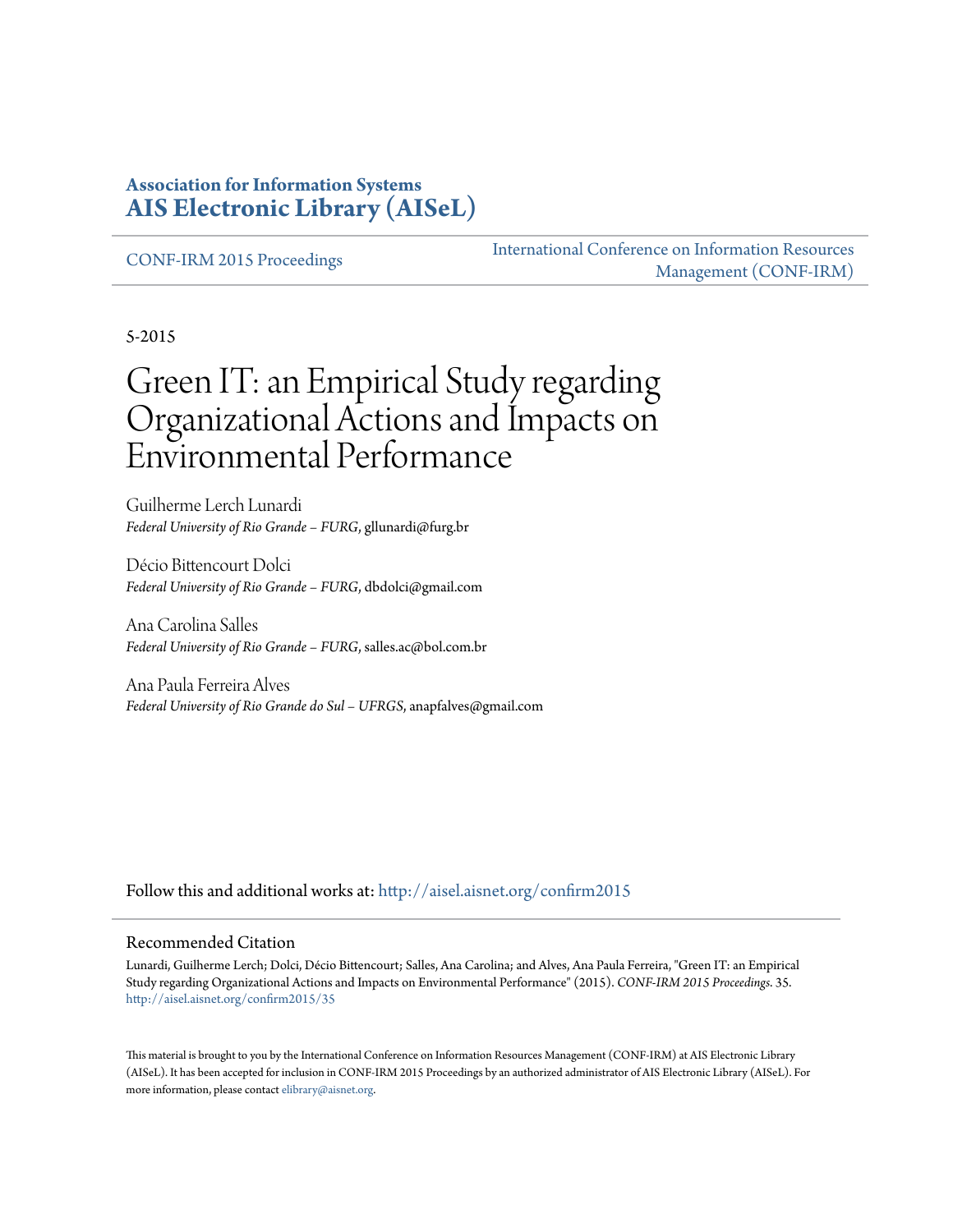# **P24. Green IT: an Empirical Study regarding Organizational Actions and Impacts on Environmental Performance**

Guilherme Lerch Lunardi Federal University of Rio Grande – FURG gllunardi@furg.br

Décio Bittencourt Dolci Federal University of Rio Grande – FURG dbdolci@gmail.com

Ana Carolina Salles Federal University of Rio Grande – FURG salles.ac@bol.com.br

Ana Paula Ferreira Alves Federal University of Rio Grande do Sul – UFRGS anapfalves@gmail.com

### *Abstract*

Environmental sustainability has become increasingly important to business as a response to rapid depletion of natural resources. IT specifically represents a meaningful part of environmental issues which society has faced lately. In this sense, Green IT/S emerges as a way of combining available resources and sustainable and economic policies, thus generating benefits for the environment and for business. So, this research aims at investigating the organizational actions that stimulate the implementation of Green IT and its subsequent impacts on environmental performance. We empirically tested our hypotheses based on survey data gathered from 327 IT users and managers of 83 Brazilian companies. The results indicate that Green IT sourcing, Green IT policy and Green IT monitoring have a significant and positive effect on Green IT implementation practices, standing out Green IT sourcing as the main predictor. Still, the relationship between Green IT adoption and Environmental performance is also positive and significant, meaning that improvements in Green IT implementation are associated to improvements in environmental performance – considering the environmental impact provided by IT, the efficiency of the IT operations and the environmental awareness of the employees.

### *Keywords*

Green IT, Sustainability, Antecedents, Environmental Performance, PLS.

### **1. Introduction**

Environmental sustainability has become increasingly important to business scholars and practitioners in the last decades, as a result of natural resource exploration, climate change, toxic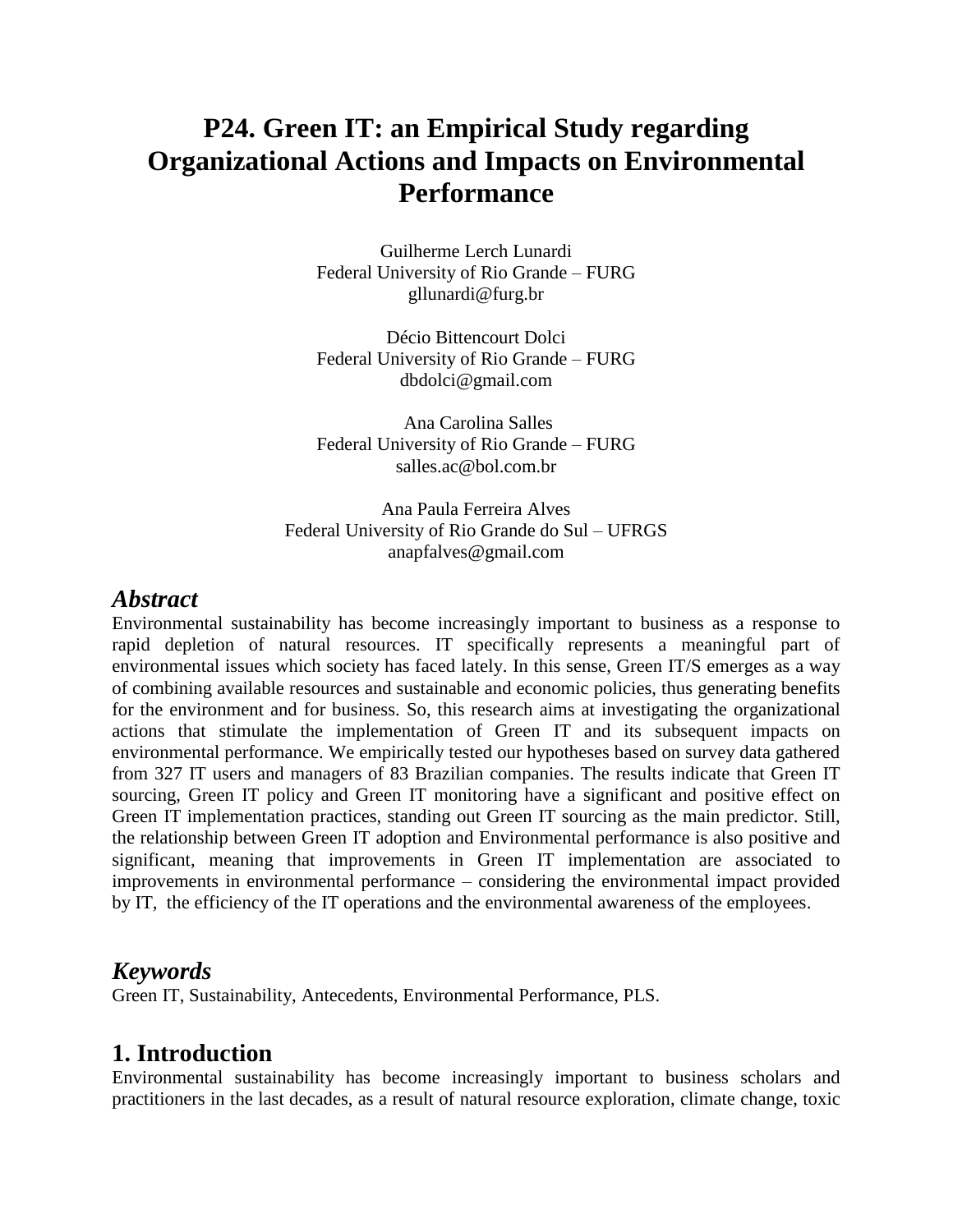wastes, and loss of biodiversity. Such issues have recently spread to the Information Technology (IT) domain in which the impact of IT on the natural environment can be classified into two categories: the first-order effects, i.e., technology represents a significant and increasingly larger part of environmental problems faced by the society (which refer to the negative impact of IT) and the second-order effects, i.e., technology provides important solutions to mitigate these problems (which refer to the positive impact of IT on business and economic processes) (Molla & Abareshi 2012). In this context, it highlights the concept of Green IT/S, a socio-technical movement which implements policies, practices, strategies and IT products (software and hardware) that can help improve and foster environmental sustainability (Murugesan 2008). Some scholars have attempted to separate Green IT from Green IS (Brooks et al. 2010; Dedrick 2010) with some considering Green IT as a part of Green IS (Brooks et al. 2010; Melville 2010), while others find these terms to be interchangeable (Jenkin et al. 2011). Here, we use Green IT and Green IS as synonyms.

Given the increasing demand for a responsible environmental management by regulatory agencies, consumers and general public, several organizations have devoted time and resources toward protecting the environment, implementing different strategies to mitigate the impact of their IT operations so that energy consumption and waste generation can be decreased (Ko et al. 2011). Firms can pursue and contribute to environmental sustainability by implementing environmental management processes to save costs and improve reputation, while also reducing their impact on the natural environment (Wang et al. 2015). Since computer equipment has become more popular and financially accessible to the population, the IT industry (which supplies the goods) and the organizations (which are the main users of technological products) have been facing strong pressure to become more sustainable regarding environmental issues. This challenge has affected design, production and use of computers, besides servers, software and accessories in the search for efficient and effective ways to mitigate environmental damage. In this sense, adopting Green IT practices may create a multidimensional value for organizations and society, besides enabling these organizations to operate in a more sustainable way not only by saving energy, paper and waste, but also by improving their image, respecting the environment and providing better social conditions to their employees and community.

In spite of the relevance of Green IT in the last few years, the study of the role of IT in environmental management and sustainability is in its initial stages, requiring a better theoretical understanding and stronger empirical evidence on the potential contributions of IT as a solution for environmental problems (Jenkin et al. 2011; Bose & Luo 2012; Wang et al. 2015). As mentioned by Molla (2009), few studies have shown the development and validation of reliable tools to measure the Green IT construct. So, investigating Green IT and its relationships may lead to the identification of what organizations need to do in order to become greener and advance towards Green IT maturity. This paper offers a contribution to fill part of this gap, by investigating the organizational actions that stimulate the adoption of Green IT and its subsequent impacts on environmental performance. The uptake of Green IT induces organizations to focus on less energy consumption, recycled/non-polluting material, less printing and recycled paper that helps them achieve same output with less resources and higher competence; thus, resulting in better energy consumption, waste, pollution prevention, product stewardship and sustainable development (Chen et al. 2011). On the other hand, the consequences of organizations in not addressing environmental issues are significant and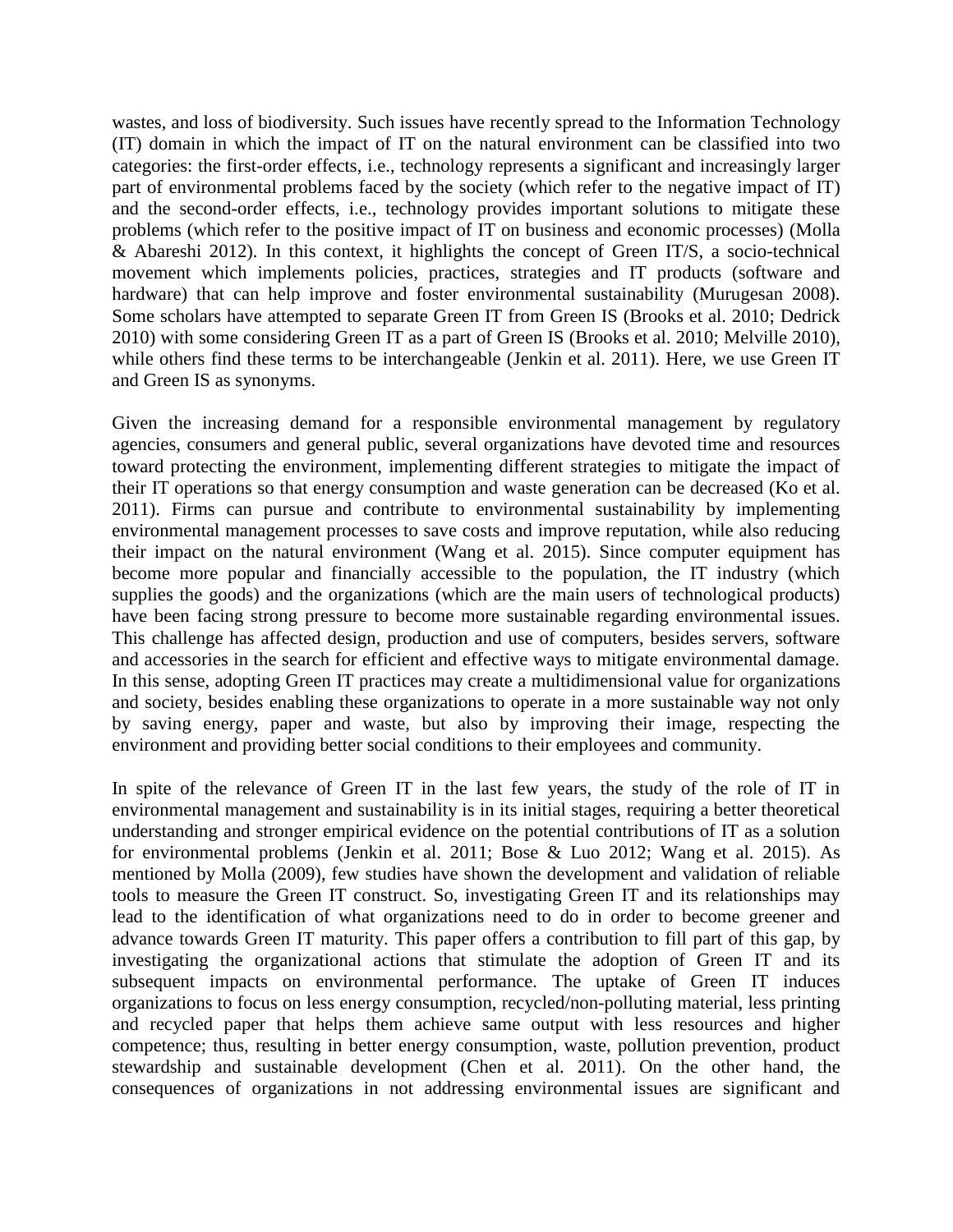include, for example, a loss of revenue and potential damage to a product brand image and corporate reputation. Thus, Green IT plays a critical role in the firm's efforts not only to improve environmental performance but also overall performance.

We explore the relationship between actions and impacts in a firm level, by addressing two research questions: 1) which organizational actions do influence most the Green IT implementation? and (2) what are the impacts of implementing Green IT on firm's environmental performance? We intend to answer these questions by empirically proposing and examining a model that explains and predicts the antecedents of Green IT adoption and the consequences on environmental performance. We argue that organizations can provide important and different conditions to stimulate or inhibit the implementation of Green IT practices which in turn will impact the environmental performance of the firms making them more sustainable.

### **2. Literature review**

The effect of IT on environmental sustainability and the magnitude of the theme sustainability itself have triggered the interest of academics in researching Green IT (Watson et al. 2010; Melville 2010; Jenkin et al. 2011). According to Murugesan (2008), Green IT is the study and the practice related to designing, manufacturing, using and disposing of computers, servers and associated subsystems (monitors, printers, storage devices, and network and communication systems) efficiently and effectively, with minimal or no impact on the environment. In addition, it is concerned with waste, energetic efficiency and the total cost of ownership, which includes the cost of discharge and recycling. Schmidt et al. (2010) have added that Green IT also comprises tools to control, guide and communicate adopted IT sustainable practices which identify Green IT as a holistic and systematic approach to face challenges related to IT.

Adopting Green IT is different from adopting any IT, mainly because of the importance that is given to issues related to ethics and sustainability in the decision making processes. Adopting any IT is usually motivated by potential economic benefits when this technology is used whereas Green IT practices are also triggered by the concern towards the planet, even if the economic benefits may not be reachable in the short term or perceived directly in the organization. Notwithstanding, the adoption of Green IT has involved a new perspective of operations whose positive results improve the economic and environmental development of the organization and disrupt the idea of conflict between Economics and Ecology.

So, we developed a conceptual model (Figure 1) where organizational actions have an important influence on Green IT implementation which in turn impacts the organization's results – more specifically the environmental performance of firms which is defined by Jenkin et al. (2011) as those issues that positively or negatively affect the natural environmental, including organization's business processes, activities and operations. Besides, different organizational actions can stimulate or inhibit the implementation of Green IT practices in the firms. When companies are committed to Green IT and take actions to demonstrate that commitment, this can lead to a change in the work method so that initiatives in environmental sustainability can be favored, forming and developing positive beliefs and attitudes towards Green IT (Bose & Luo 2012) that can mitigate the negative impact of IT in the organization. Lunardi et al. (2013) suggest four main domains among initiatives and orientations to evaluate the effectiveness of Green IT which are: Green IT policy (GITP); Green IT sourcing (GITS); Green IT monitoring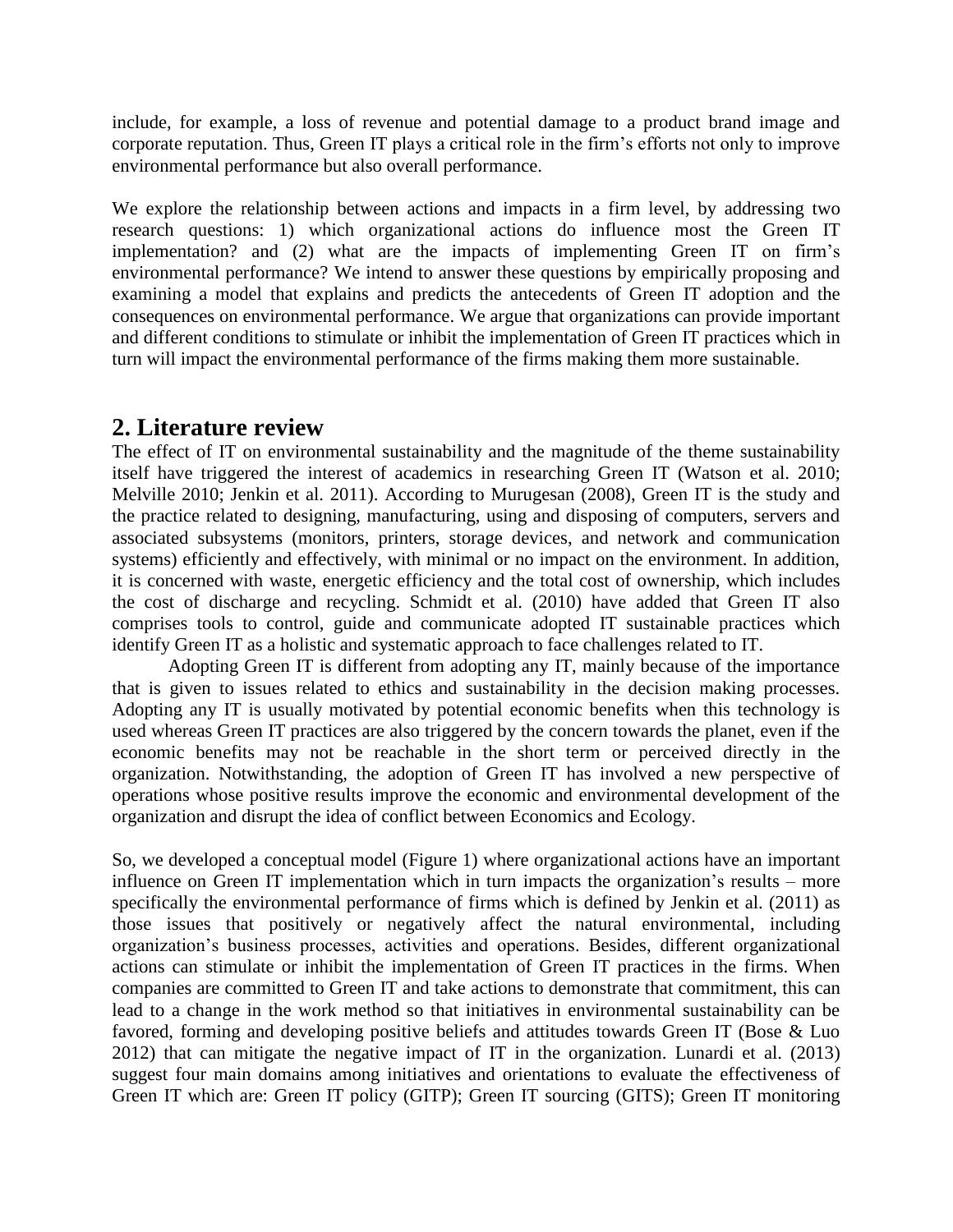(GITM); and Green IT actions (GITA). By examining these domains, we realize that the first three of them are conditions for the last one – Green IT actions – which, in turn, mediates the association with environmental performance.



**Figure 1:** Conceptual model

In this paper, we termed Green IT actions as Green IT-in-practice, making an analogy to Orlikowski (2000)'s technology-in-practice. In this sense, it is thus not technologies per se, nor how they may be used in general that matter, but the specific technologies in practice (enacted technology structures) that are recurrently produced in everyday action that are consequential for the shaping of **organizational outcomes** (Feldman & Orlikowski 2011). According to Orlikowski (2000, p. 407), "these enacted structures of technology use", which she terms technologies-in-practice, "are the sets of **rules and resources** that are (re)constituted in people's recurrent engagement **with the technology at hand**" (emphasis added). It is worth noting that for the purpose of this paper, interested in analyzing Green IT-in-practice in a firm level, we cannot narrow the focus to what people do with the technology at hand, but rather to what people do in terms of rules and resources throughout the different stages of the Green IT life cycle – selection, purchase, use and disposal – in an organization that makes use of information technology to achieve their organizational goals having in mind the environmental sustainability. Following, we develop and present our research hypotheses.

### **2.1. Antecedents and consequents of Green IT-in-practice**

This research considers that a myriad of organizational initiatives can explain and predict the Green IT implementation on firms. Some organizational factors such as top management support, strategy, and culture can either facilitate or inhibit Green IT adoption. Accordingly, actions undertaken by senior management can introduce complementary structures to facilitate learning and innovation, encouraging or discouraging employees to engage in proenvironmentalism actions as well as to develop a sense of civic responsibility (O'Flynn 2009). The firm has a certain level of environmental guidance and social commitment which makes these technologies and organizational routines focused on the environment (Jenkin et al. 2011). Additional research suggests that when employees perceive some signals from the organization regarding environmental policy, they are more likely to be engaged in the environmental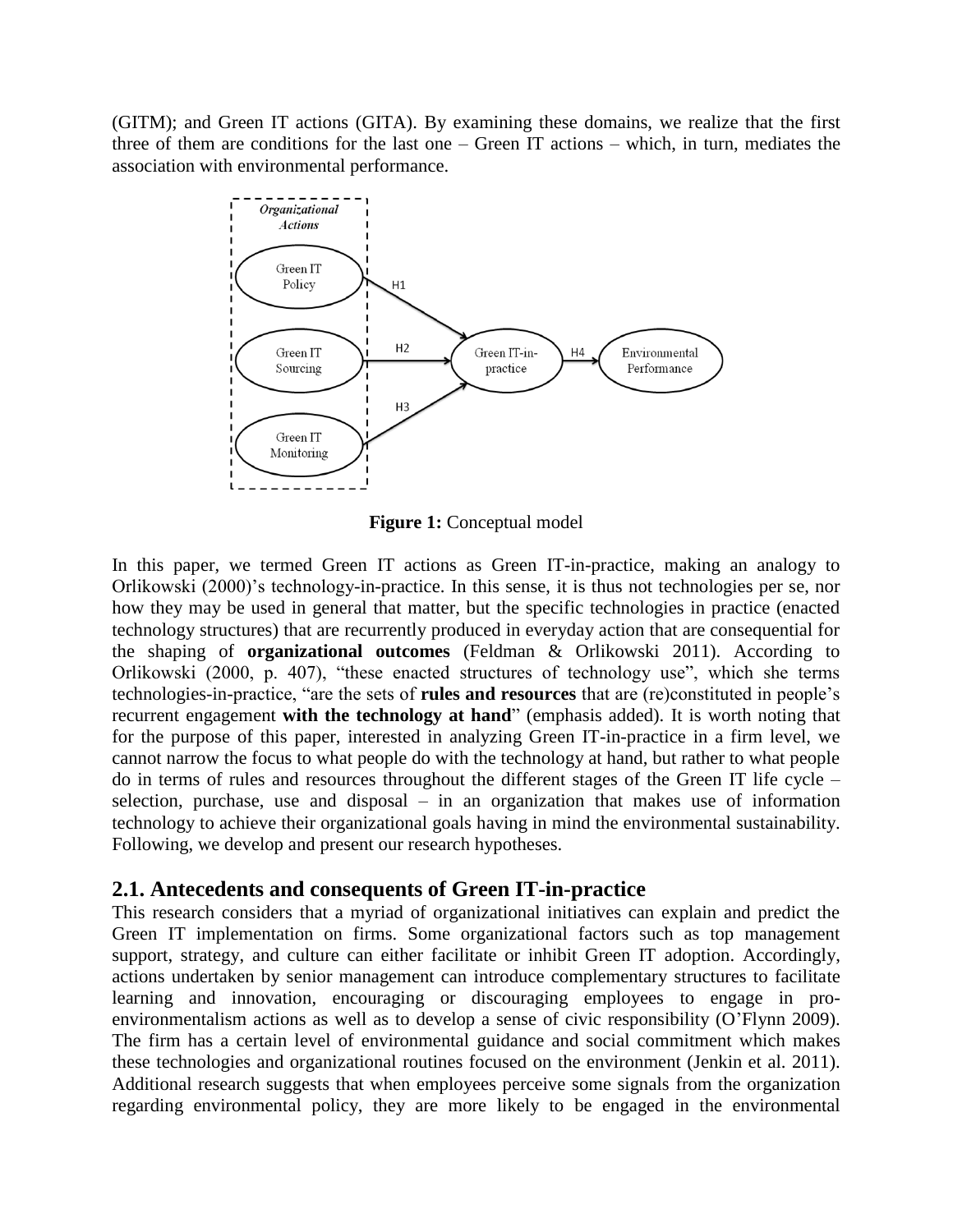initiatives (Ramus & Steger 2000). Hereof, organizations should be aware of the need to address environmental issues in a pro-active way by developing a Green IT policy, defining outline objectives, targets, action plans and deadlines to implement green technologies and strategies effectively (Ko et al. 2011; Dick & Burns 2011). So, we propose the following hypothesis:

**H1:** The level of Green IT policy will be positively associated with the level of Green IT-inpractice.

As stated before, Green IT-in-practice is applied at different stages of the Green IT life cycle, requiring a technological knowledge by the IT staff in the organization to obtain effectiveness in the search of efficient and effective ways to mitigate environmental damage. Thus, the organization should be willing to try, update and look for new approaches, information and knowledge about the use of equipment and services in order to support environmental sustainability policies in the IT area (Molla et al. 2008; Elliot & Binney 2008; Kim & Ko 2010). These initiatives aim at keeping the organization committed to the organizational strategies by maintaining or decreasing operational costs, mitigating waste and optimizing the consumption of energy in the processes of the organization's value chain (Elliot & Binney 2008). Kim and Ko (2010) have highlighted that organizations that do care about collecting and updating knowledge about the sustainability of their activities are prone to increase their results minimizing risks and waste, avoiding regulatory-related taxes and getting new business opportunities. Based on this view, we propose the following hypothesis:

**H2:** The level of Green IT sourcing will be positively associated with the level of Green IT-inpractice.

Still, Schmidt et al. (2010) have added that Green IT also comprises tools to control and monitor its results. In this sense, it is essential the development of performance indicators, using measurement and control consumer tools, thus demonstrating to users and managers the positive effects provided by these Green IT initiatives on environmental issues. Green IT monitoring assesses how well the organization manages the activities and measures aimed at reducing resource consumption, business operational costs, and damages caused to the environment as well as improving the effectiveness of energy consumption (Molla 2009; Melville 2010; Schmidt et al. 2010). Therefore, we suggest the following hypothesis.

**H3:** The level of Green IT monitoring will be positively associated with the level of Green IT-inpractice.

While organizations may be motivated to implement Green IT strategies and technologies for different reasons, the success of these and associated changes to environmental orientations is finally assessed by the impact of these activities on the environment (Jenkin et al. 2011). In this way, Green IT may introduce not only environmentally favorable strategies into organizations but also environmentally correct products which will affect the organization's environmental performance when they are put-into-practice. So, to obtain a better environmental performance, different practices must be carried out by the organizations so that IT activities can become more sustainable, using computer resources efficiently and contributing to the environment (Molla et al. 2008; Brooks et al. 2010) in terms of purchase, use, and disposal of IT. Although each stage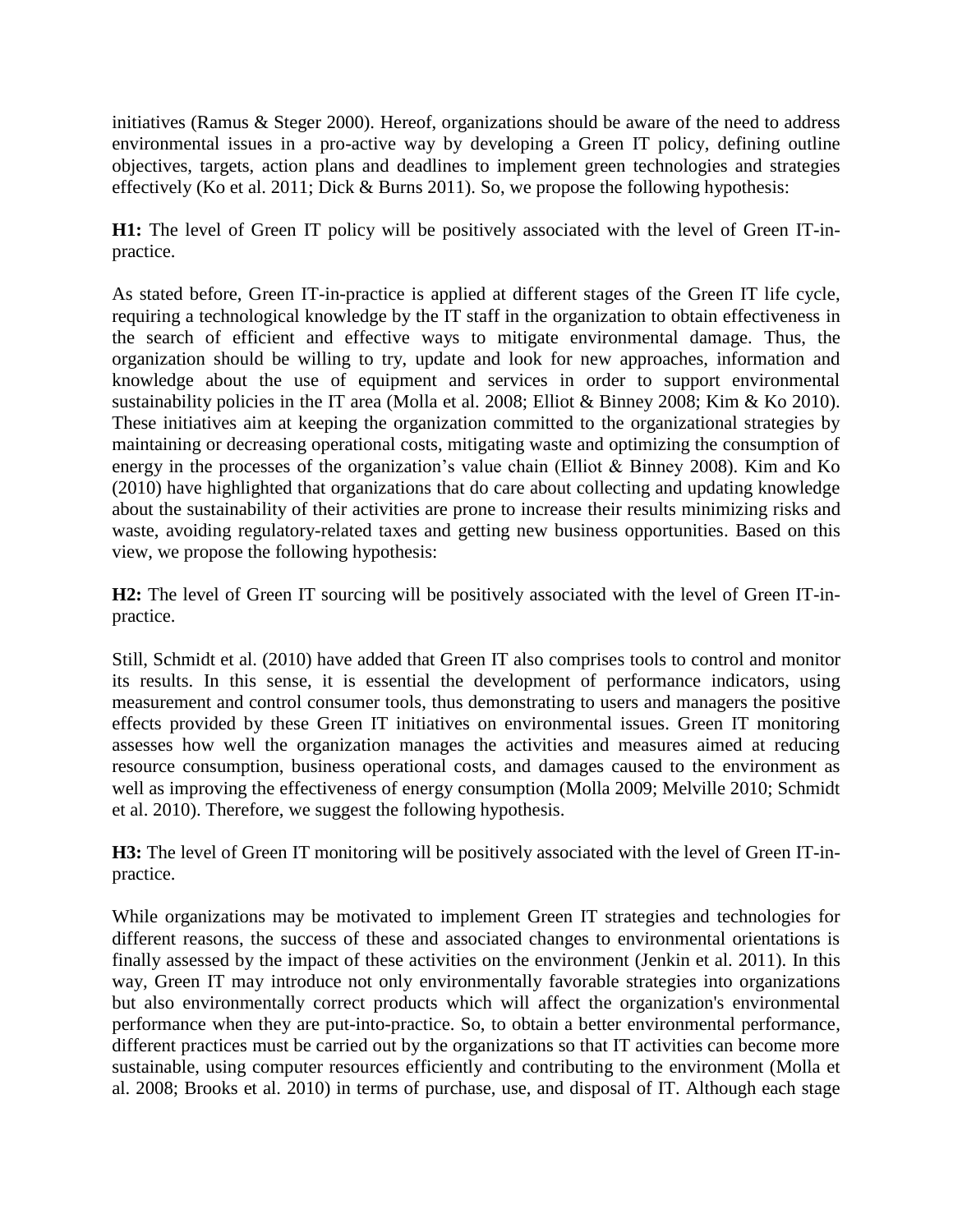of the IT life cycle, from manufacturing to usage and disposal, provokes environmental problems, these effects can be minimized by adopting sustainable practices applied to IT. In this sense, economic and ecological value can be created in the internal domain by enhancing the efficiency of processes and material utilization, both resulting in cost savings and emission reductions. Based on these, we propose the following hypothesis:

**H4:** There is a positive relationship between the level of Green IT-in-practice and the environmental performance.

# **3. Research method**

### **3.1. Sample and data collection**

The study was carried out in 83 Brazilian companies located in the south of Brazil. Respondents were IT users and managers in their companies. The participating organizations represented a variety of service  $(33.7\%)$ , commercial  $(33.7\%)$ , public services  $(25.3\%)$  and industry  $(7.2\%)$ firms, including retail (14.5%), logistics (13.2%), financial (7.2%), automobile (7.2%) and education (6.0%) as the most representative sectors. Companies were chosen by convenience through personal contacts. Regarding size, 25 (30.1%) companies are classified as large, 13 (15.7%) as medium, 24 (28.9%) as small and 20 (24.1%) as micro according to the number of employees by Economic sector.

In each company, four questionnaires were left; one should be answered by the responsible for the IT department and the other three by IT users and managers in the company. We provided respondents information about the purpose of the study, assured the confidentiality of their answers and offered a future report of the summarized results to all companies as an incentive to participate in the research. Data were collected between November 2011 and March 2012. At the end of the study, 327 questionnaires were considered valid: 83 (25.4%) were answered by IT managers and 244 (74.6%) by IT users from different administrative areas. After that, we combined for each company the questionnaires collected from its respondents (IT manager and users) using the average to create one response for each of the 83 firms.

### **3.2. Questionnaire development and measurement indicators**

To examine the research questions proposed in this study, we designed a questionnaire following the sequence of steps suggested by Koufteros (1999). Measuring items emerged from prior literature in Green IT found in papers published in journals and congress annals. We initially grouped the variables according their theoretical association with the proposed constructs. After the questions were formulated and theoretically supported, the questionnaire was finished and pre-tested with four scholars.

We split the questionnaire in three blocks: one containing demographics (with questions regarding to the organization and respondents), the second containing 24 indicators associated with Green IT, and the third block assessing three items concerning to Environmental Performance. These actions should separate the measurement of the predictor and criterion variables. All survey items were measured on a Likert-type scale anchored by 'strongly disagree'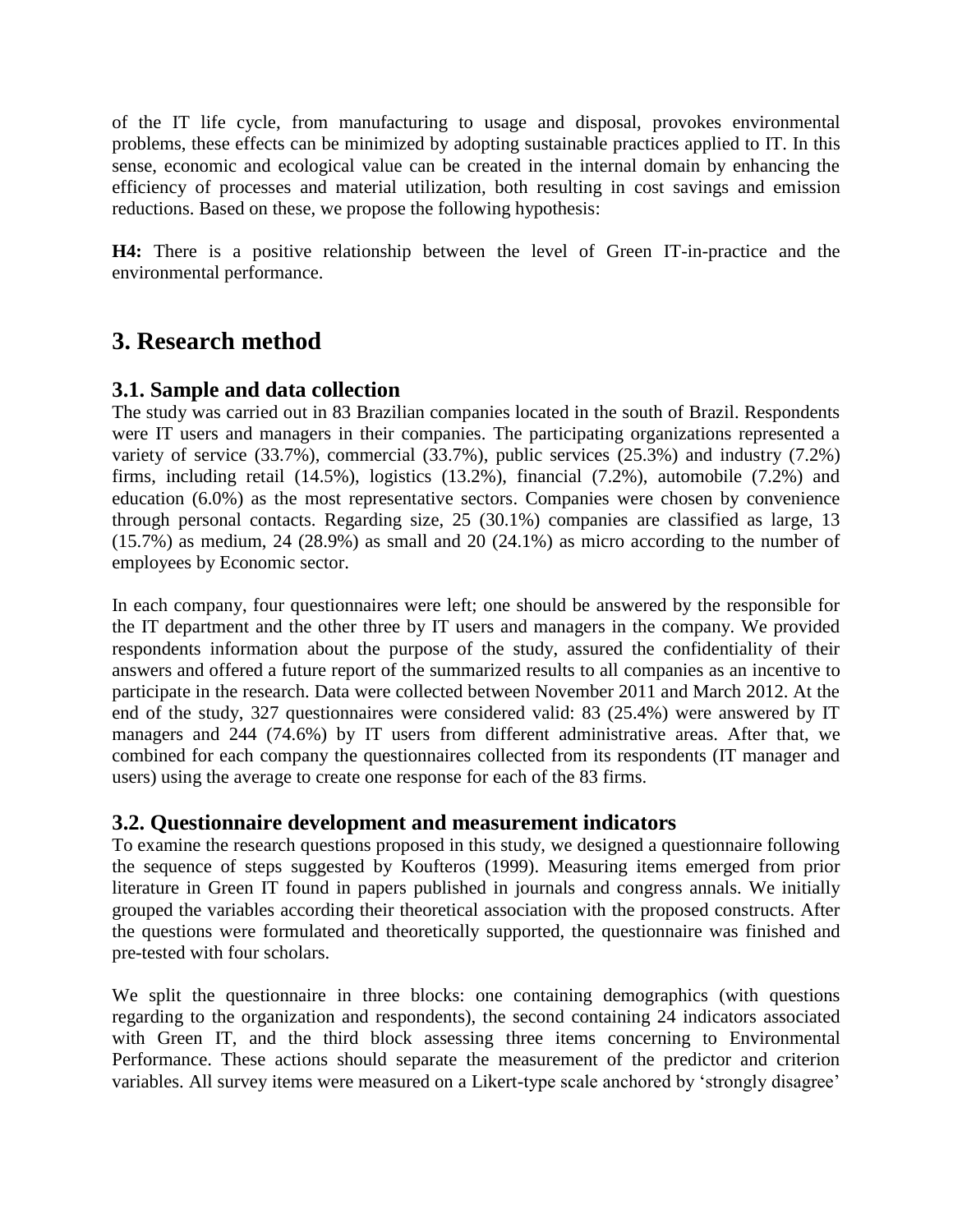(1) and 'strongly agree' (5). The items were formulated in a reflective mode and were asked at the firm level. Appendix A shows the measurement items used in the study.

### **3.3 Measurement validation**

The data were first analyzed using both descriptive measures and exploratory factor analysis (EFA) to identify and validate the items contributing to each construct associated with Green IT in the model. As a preliminary check of unidimensionality, items from each construct and their Cronbach's alpha reliabilities were examined. After these procedures, four items were excluded; the remaining items of each construct loaded into a single dimension and their reliabilities were greater than .80. We then examined the factor structure of the Green IT constructs by using EFA with varimax rotation including the 20 items concerning to the four Green IT constructs (GITP, GITM, GITS and GITA). After some iterations, we excluded other five items for presenting poor conceptual coherence or low correlations with items into the same factor. The 16-remaining items were well-loaded onto each of the four constructs and all item loadings were above .50.

As a result, the items concerning to the Green IT domains and the three items measuring the Sustainability Performance construct were analyzed using partial least squares (PLS) structural equation modeling. The validity and reliability of the items and constructs were assessed by examining the loadings of items on their respective latent variables. As represented in Table 1, all items loaded heavily and significantly (at  $p < 0.05$ ) on their respective construct (indicating individual item reliability). We assessed the reliability of scales using composite reliability (CR) as indicated in Table 2. The CR scores for all scales exceed the minimum threshold level of .70 indicating the reliability of the scales.

| <b>Item</b>       | <b>ENVPERF</b> | GITA | <b>GITM</b> | <b>GITP</b> | <b>GITS</b> |
|-------------------|----------------|------|-------------|-------------|-------------|
| <b>ENVPERF1</b>   | 0.89           | 0.61 | 0.61        | 0.57        | 0.61        |
| <b>ENVPERF2</b>   | 0.92           | 0.57 | 0.65        | 0.59        | 0.76        |
| <b>ENVPERF3</b>   | 0.95           | 0.71 | 0.68        | 0.67        | 0.84        |
| GITA1             | 0.53           | 0.80 | 0.45        | 0.47        | 0.59        |
| GITA <sub>2</sub> | 0.53           | 0.74 | 0.61        | 0.56        | 0.46        |
| GITA3             | 0.58           | 0.79 | 0.48        | 0.50        | 0.61        |
| GITA4             | 0.57           | 0.86 | 0.48        | 0.63        | 0.74        |
| GITM1             | 0.67           | 0.56 | 0.91        | 0.54        | 0.53        |
| GITM2             | 0.38           | 0.39 | 0.74        | 0.28        | 0.42        |
| GITM3             | 0.72           | 0.67 | 0.88        | 0.48        | 0.64        |
| GITM4             | 0.39           | 0.27 | 0.69        | 0.24        | 0.30        |
| GITP1             | 0.61           | 0.58 | 0.39        | 0.86        | 0.67        |
| GITP <sub>2</sub> | 0.52           | 0.52 | 0.53        | 0.83        | 0.53        |
| GITP3             | 0.55           | 0.58 | 0.32        | 0.82        | 0.61        |
| GITP4             | 0.56           | 0.59 | 0.47        | 0.85        | 0.47        |
| GITS1             | 0.66           | 0.67 | 0.50        | 0.58        | 0.83        |
| GITS <sub>2</sub> | 0.64           | 0.66 | 0.45        | 0.53        | 0.83        |
| GITS3             | 0.64           | 0.50 | 0.56        | 0.51        | 0.81        |
| GITS4             | 0.74           | 0.66 | 0.55        | 0.61        | 0.87        |

| Table 1: Factor loadings |
|--------------------------|
|--------------------------|

We also assessed the convergent validity of the constructs using the average variance expected (AVE) criterion. The AVE for each construct exceeded the minimum threshold level of .50. Factor loadings and construct AVE values provide the basis for our confidence that the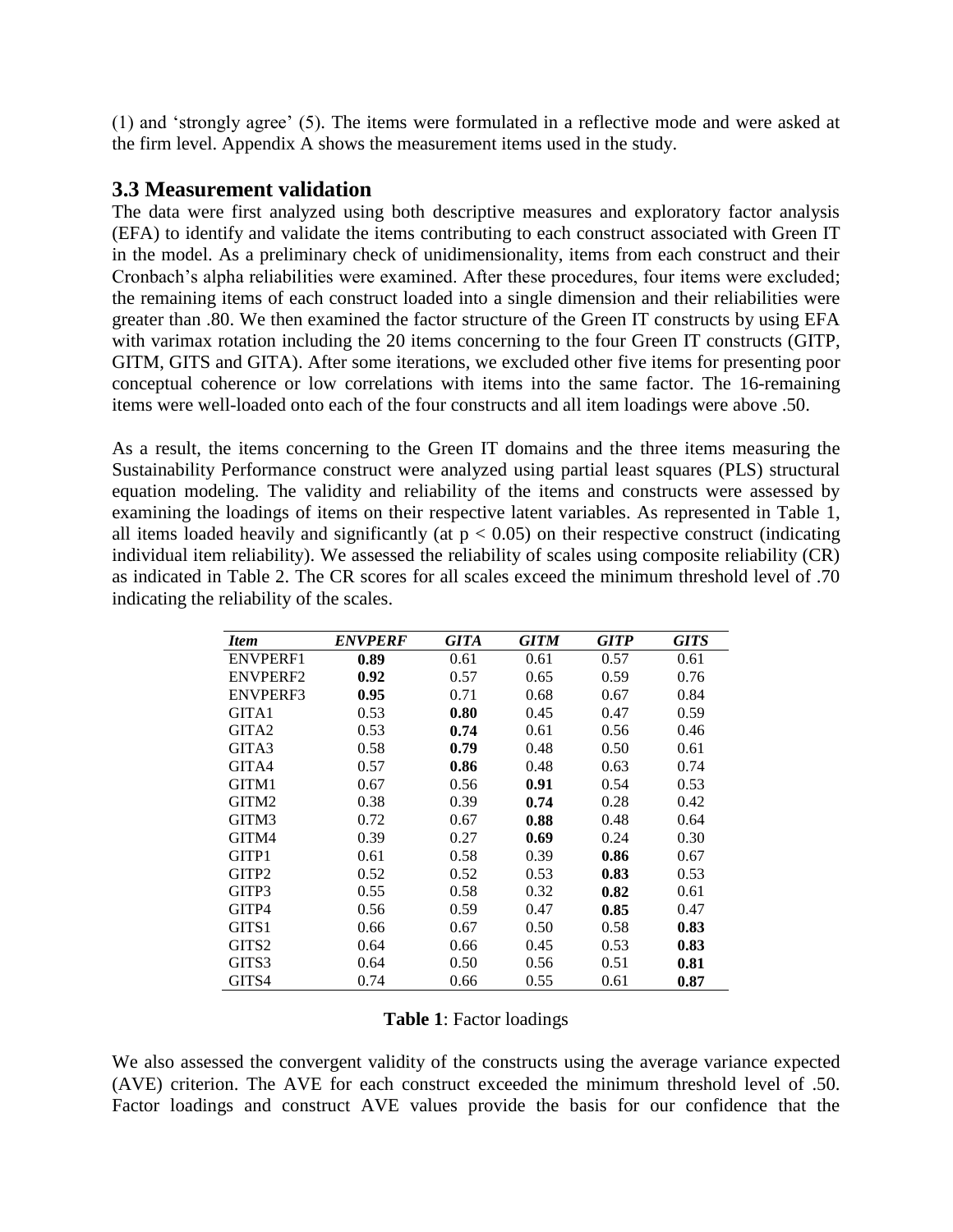constructs in our research model demonstrate convergent validity. The discriminant validity was assessed via cross loadings criterion (each indicator is expected to be greater than all of its cross loadings) and AVE (the square-root of the AVE is greater than the correlations between constructs in the model), which indicates the constructs demonstrate discriminant validity.

| Construct      | CR. | AVE | Mean | S.D. | <b>ENVPERF</b> | GITA | <i>GITM</i> | GITP | GITS |
|----------------|-----|-----|------|------|----------------|------|-------------|------|------|
| <b>ENVPERF</b> | .94 | .84 | 3.21 | 79   | .92            |      |             |      |      |
| <b>GITA</b>    | .88 | .64 | 3.48 | .75  | .69            | .80  |             |      |      |
| <b>GITM</b>    | .88 | .66 | 3.34 |      |                | .63  | .81         |      |      |
| <b>GITP</b>    | .91 |     | 3.03 | .84  | .67            | .68  | .51         | .84  |      |
| GITS           | .90 | .69 | 3.11 | .68  | .80            | .76  | .62         | .68  | .83  |

**Table 2:** Correlation Matrix and average variance extracted of principal constructs

We took some steps to assess method bias commonly associated with self-reported measures captured via a common instrument following Podsakoff et al. (2003) procedural and statistical remedies. We tried to protect respondent anonymity and reduce evaluation apprehension of respondents. Following, we obtained data from different respondents for each firm and we separated the measurement of the predictor and criterion variables in different blocks. Using these procedural remedies can minimize, if not totally eliminate, the potential effects of common method variance bias. However, it is useful to use some statistical remedies too. For this, we conducted three different tests.

First, we examined the correlations between all the constructs of the model. Evidence of CMB exists if any of the constructs are highly correlated with each other  $(r > .90)$  (Pavlou et al. 2007). In our study, the greatest correlation between two constructs was .80, which indicates that CMB is not an issue. Second, we performed Lindell and Whitney's (2001) partial correlation technique. This technique consists of using a theoretically unrelated construct (i.e. a marker variable) to adjust the correlations among the principal constructs. High correlations among any of the study's principal constructs and the marker variable can be an evidence of CMB. In our study, we used the education level of the respondents as the marker variable which presented as the highest correlation with the other focal constructs value .12 not representing an issue. Finally, we introduced a method factor and determined if the variance in the items are result of focal constructs or the method construct. In doing so, it is possible to compare the variance of indicators due to substantive constructs to the variance due to the method construct. In our study, the average variance explained by substantive constructs is 72.5% versus 2.6% for the method construct. Taking all these tests into account, we could conclude that CMB is not a concern.

### **4. Results and discussion**

In order to understand the linkage between organizational actions and environmental performance, this study presents a conceptual model denoting Green IT-in-practice as a mediated variable. We employed the variance-based SEM (Partial Least Squares) technique to evaluate both the measurement and structural models using SmartPLS 2.0 M3 (Ringles et al. 2005). We used the bootstrap resampling technique with 500 samples to estimate the significance of the path coefficients. Results indicate the three organizational actions (Green IT sourcing, Green IT policy and Green IT monitoring, respectively) have a significant and positive effect on Green IT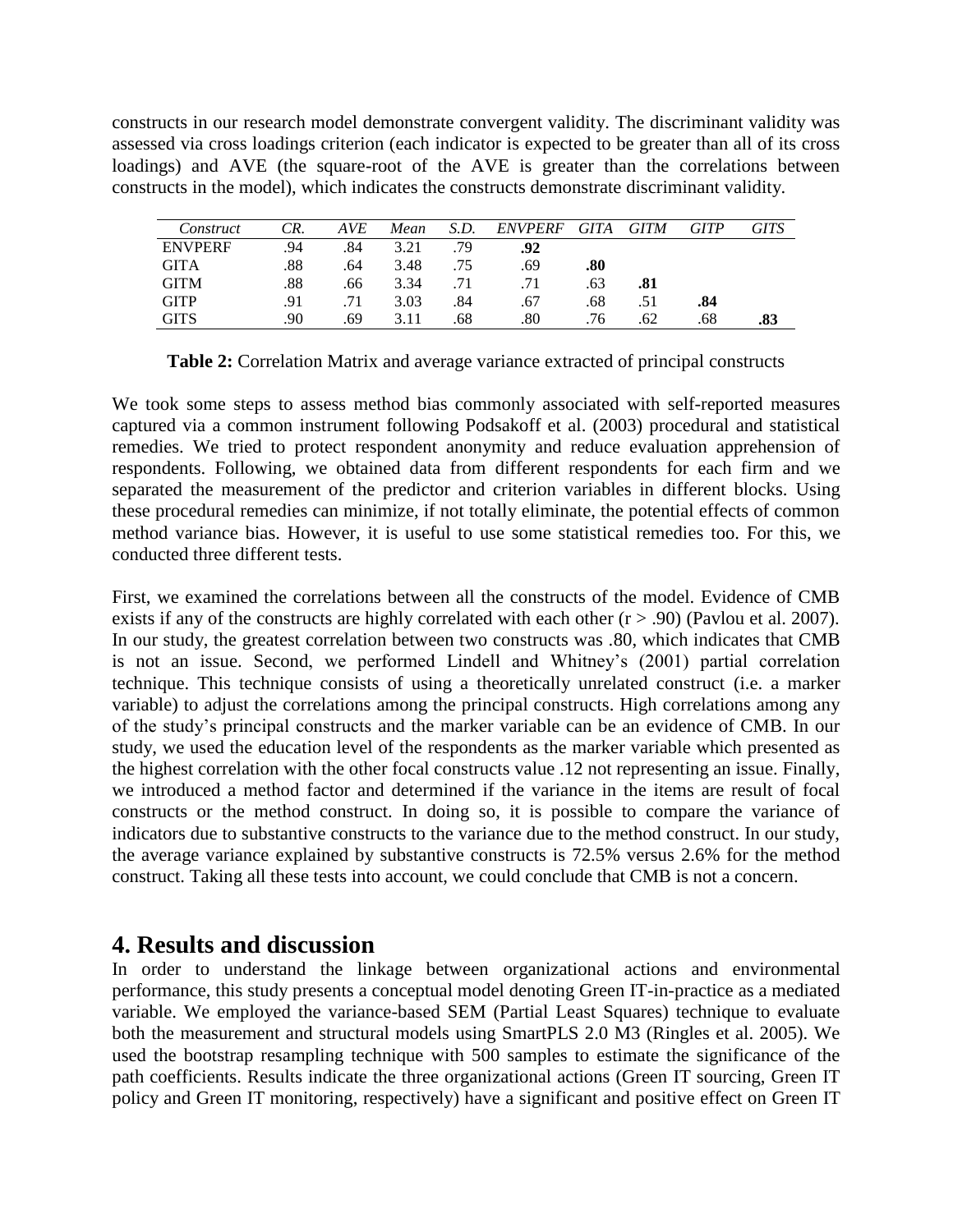implementation success. Together, the three constructs explain 65% of the variance of Green ITin-practice suggesting these organizational factors indicate substantial explanatory power and predictive relevance of the structural model – impacting positively the Green IT adoption on firms. On the other hand, the relationship between Green IT-in-practice and Environmental performance is also positive and significant, meaning that improvements in Green IT implementation explain 47.8% of the variance in improvements in environmental performance. Both analyses provide a relatively good support for the proposed model. The PLS path coefficients for our research model are shown in Figure 2.



**Figure 2**: Research model results

First, we found that defining good Green IT policies (GITP) has a significant and positive effect on Green IT-in-practice ( $\beta$  = .27; p < .000), thereby supporting Hypothesis 1. This suggests that the more intense the presence of environmental policies concerning IT issues, the more effective will be the Green IT implementation. To develop Green IT results, the organization must be aware of the need to address environmental issues defining environmental policies and strategies, having norms and rules about the use of natural resources and looking for business partners who have environmental concerns. Besides, it is important to outline targets, objectives, action plans and deadlines in the development of Green IT policies to implement environmental strategies effectively (Molla et al. 2008; Ko et al. 2011; Dick & Burns 2011).

Second, we found that Green IT sourcing (GITS) has a significant and positive effect on Green IT-in-practice too ( $\beta$  = .44; p < .000), thereby supporting Hypothesis 2. This suggests that the more information and knowledge about new and modern approaches and technologies to support environmental sustainability in the IT area, the more effective the implementation of Green IT actions. Companies should search and know how computer technologies may work more efficiently or which cleaner and more efficient ones can be found in the market (Elliot & Binney 2008; Kim & Ko 2010). Organizations can seek new ways to reduce the energy consumption of computer products, identifying cases of other companies that have saved energy and money through the use of cleaner computer devices, and using different sources to identify cleaner and more economic computational trends (such as seminars, books and consulting).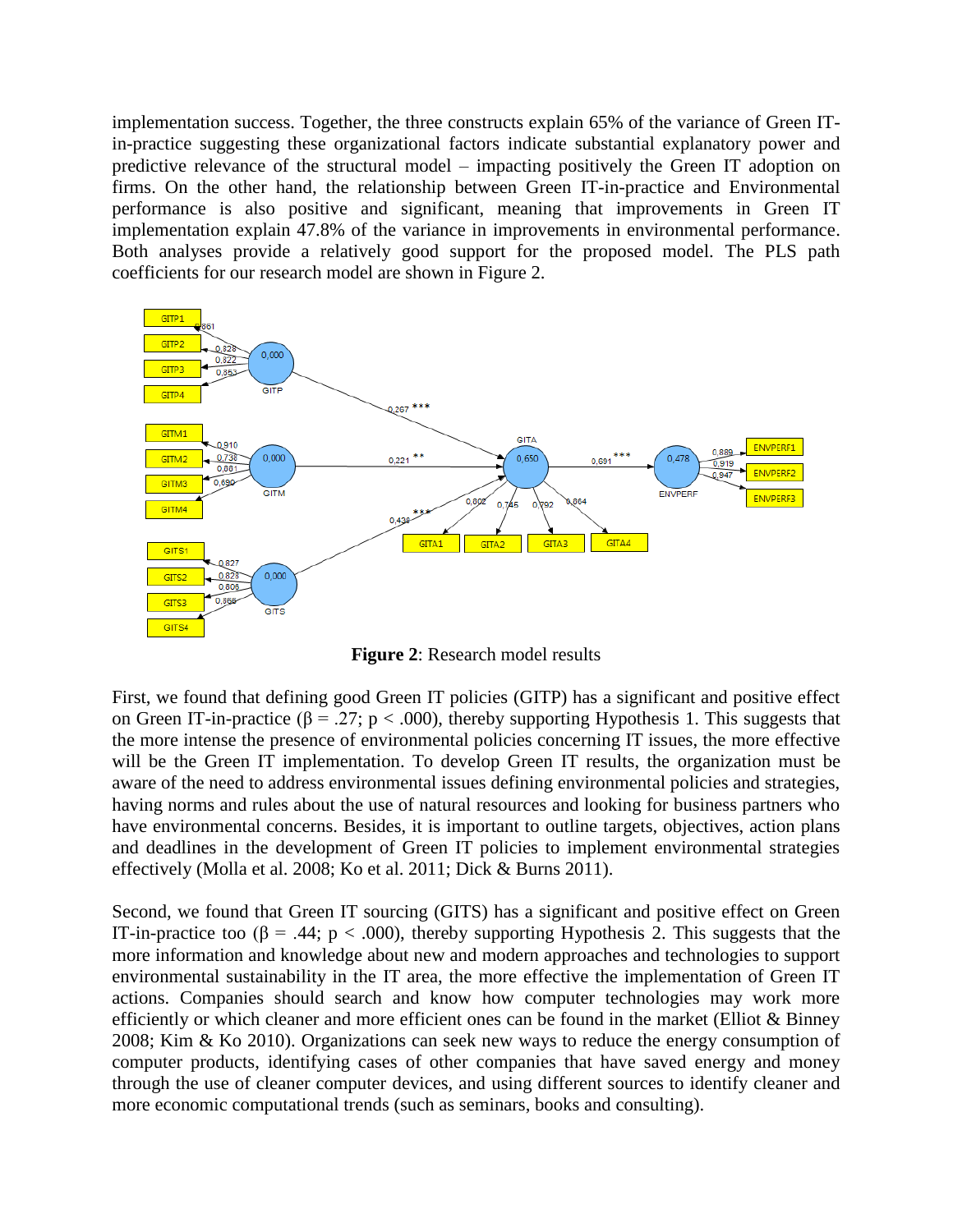Forth, we found a significant and positive effect between Green IT monitoring (GITM) and Green IT-in-practice as well ( $\beta$  = .16; p < .01), thereby supporting Hypothesis 3. To develop Green IT results, all IT activities and measures should be monitored and controlled. Managing maintenance costs with computers, printing documents and energy consumption can help organizations to perceive problems and enable them to change their environmental strategies and technologies – justified by high costs of repairs or maintenance, or new and more efficient products available in the market – in such a way they can decrease resource consumption, mitigate environmental damages,improve effectiveness in energy consumption and diminish the operational costs of the business (Molla 2009; Melville 2010; Schmidt et al. 2010).

Finally, concerning to the relationship between Green IT-in-practice and Environmental Performance (ENVPERF), we also found a significant and positive association between them (β  $= .69$ ; p  $< .000$ ), thereby supporting Hypothesis 5. So, as firms implement Green IT actions, perceptions regarding environmental performance increases. Implementing Green IT helps firms to reduce their impact on the natural environment and save costs, making operations involving computer equipments more efficient (Murugesan 2008; Molla et al. 2008; Brooks et al. 2010). In this context, the study showed Green IT-in-practice as reflecting the environmental awareness of the employees concerned about the environmental impact of IT, increasing the efficiency of operations involving IT, and reducing the environmental impact provided by IT. The model suggests that organizational actions influence environmental performance by integrating IT in the firm's environmental management processes.

### **5. Final remarks**

In this study, we aimed to identify and examine some of the antecedents and consequent variables of Green IT on firms. We drew upon literature related to different organizational actions such as Green IT policy (GITP), Green IT sourcing (GITS), and Green IT monitoring (GITM) to propose, operationalize, and empirically examine a nomological model that predicts and explains the Green IT implementation on firms and its ensuing impact on environmental performance. We found strong support ( $\mathbb{R}^2 = 65\%$ ) for the influence of the three above mentioned variables on the effective implementation of Green IT actions standing out Green IT sourcing as the main predictor of Green IT implementation – indicating that the higher the firm efforts to be updated and look for new approaches about green technologies and services, the higher the Green IT implementation. Regarding the level of Green IT-in-practice and the environmental performance, our research offers a moderate explanatory power ( $R^2 = 47.8\%$ ) showing that do exist a significant and positive relationship between them, suggesting that Green IT adoption contributes positively to environmental performance. In this sense, firms implementing Green IT practices increase their performance and minimize the impact of their business activities on the natural environment and, consequently, become more sustainable.

This research brings some key contributions. Firstly, we termed the construct Green IT-inpractice as a way of measuring Green IT implementation effectiveness. Secondly, we argue that Green IT-in-practice is the only variable that can indeed transform the natural environment since organizational actions such as Green IT policy, Green IT searching and Green IT monitoring are important conditions but have no direct impact on the physical world. Lastly, we provide an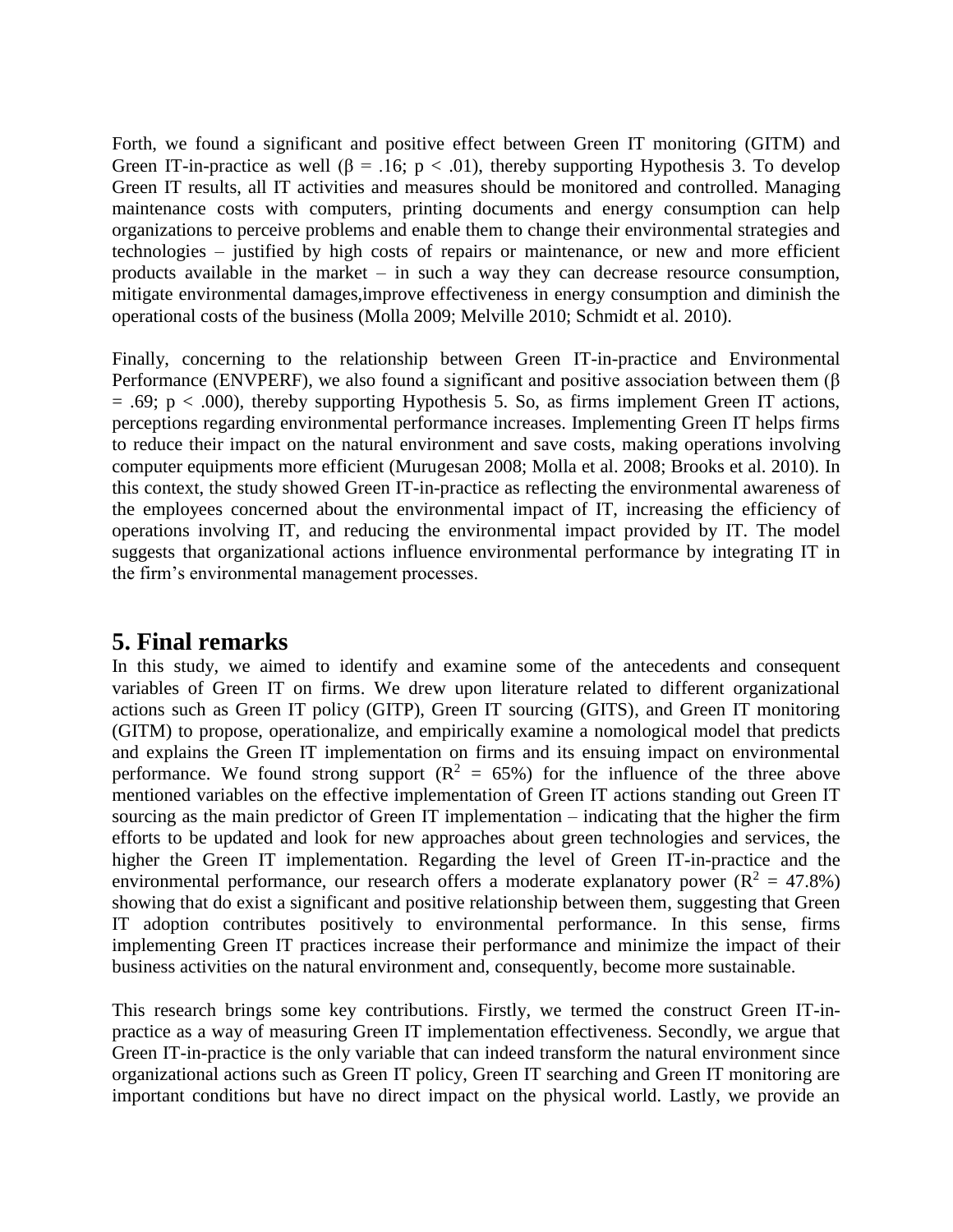instrument that can help managers assess how sustainable their firms' IT activities are, identifying what organizations need to do in order to become greener and advance towards Green IT maturity. Two main limitations of the study merit consideration. First, our attempt to operationalize and measure Green IT in this study is exploratory at best. Future studies should attempt to further refine and validate the items and constructs used here. The other limitation concerns the nature and size of the sample, since data was collected from only Brazilian firms, we should be cautious about generalizing the findings especially concerning to the small number of firms. However, conclusions reached due to this research can be expected to motivate researchers and practitioners to study and implement Green IT initiatives, so that organizations can become more efficient, effective, and committed to the environmental sustainability.

## **Appendix A. Measurement items**

| <b>Green IT Actions</b>                                                                                        |  |  |
|----------------------------------------------------------------------------------------------------------------|--|--|
| GITA1. The company has more efficient equipment in terms of energy                                             |  |  |
| GITA2. The company implements strategies to improve the use of computer products (hibernate function, cooling, |  |  |
| physical area, virtualization)                                                                                 |  |  |
| GITA3. The company retires energy inefficient computer equipments                                              |  |  |
| GITA4. The company has made its latest technological purchases taking into account energy efficiency.          |  |  |
| Green IT Sourcing                                                                                              |  |  |
| GITS1. The company has knowledge of cleaner and more efficient computer technologies on the market.            |  |  |
| GITS2. The company has aware of how different technologies can operate more efficiently                        |  |  |
| GITS3. The company seeks to identify cases of other companies that have saved energy and money through the     |  |  |
| use of cleaner computer technologies                                                                           |  |  |
| GITS4. The company uses different sources to identify cleaner and more economic computational trends           |  |  |
| (seminars, books, articles, consulting)                                                                        |  |  |
| Green IT Policy                                                                                                |  |  |
| GITP1. The company has well-defined environmental policies and strategies                                      |  |  |
| GITP2. The company has strategies and policies for the use of natural resources (water, electricity, paper)    |  |  |
| GITP3. The company seeks business partners who have environmental concerns                                     |  |  |
| GITP4. The company may be considered environmentally sustainable                                               |  |  |
| <b>Green IT Monitoring</b>                                                                                     |  |  |
| GITM1. The company manages the power consumption of different computer technologies                            |  |  |
| GITM2. The company controls the costs with maintenance of computer equipment                                   |  |  |
| GITM3. The company manages the performance of computing equipment                                              |  |  |
| GITM4. The company controls printer usage by employees                                                         |  |  |
| <b>Environmental Performance</b>                                                                               |  |  |
| ENVPERF1. Staff is concerned about the environmental impact provided by IT                                     |  |  |
| ENVPERF2. The company has reduced waste and increased the efficiency of operations involving IT                |  |  |
| ENVPERF3. The company is reducing the environmental impact provided by IT                                      |  |  |

# *References*

Bose, R., & Luo, X. (2012). "Green IT adoption: a process management approach", *International Journal of Accounting and Information Management*, 20(1), 63-77.

Brooks, S., Wang, X. & Sarker, S. (2010) "Unpacking Green IT: A Review of the Existing Literature", *AMCIS 2010 Proceedings*.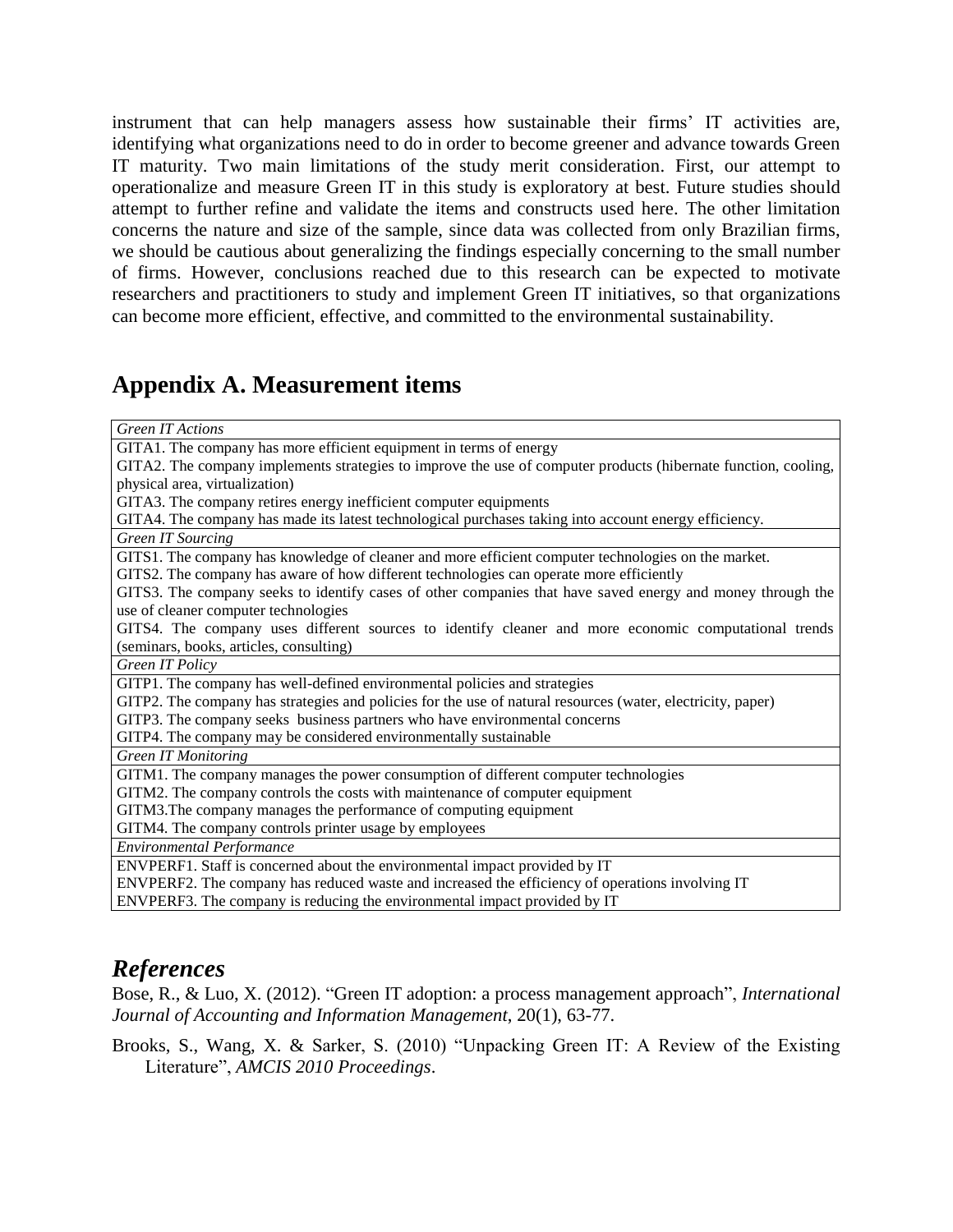- Chen, A. J., Watson, R. T., Boudreau, M. C., & Karahanna, E. (2011). "An institutional perspective on the adoption of green IS & IT", *Australasian Journal of Information Systems*,  $17(1)$ .
- Dedrick, J. (2010). "Green Is: Concepts and Issues for Information Systems Research", *Communications of the Association for Information Systems,* (27)1.
- Dick, G. & Burns, M. (2011) "Green IT in Small Business: An exploratory study", *Proceedings of the Southern Association for Information Systems Conference*. Atlanta, USA, March.
- Elliot, S. & Binney, D. (2008) "Environmentally sustainable ICT: Developing corporate capabilities and an industry relevant IS research agenda", *Pacific Asia Conference Information Systems (PACIS 2008)*, China.
- Feldman, M. & Orlikowski, W. (2011). "Theorizing practice and practicing theory", *Organization Science*, 22(5), 1240-1253.
- Jenkin, T. A., Webster, J., & McShane, L. (2011). "An agenda for 'Green' information technology and systems research", *Information and Organization*, *21*(1), 17-40.
- Kim, Y. & Ko, M. (2010) "Identifying Green IT Leaders with Financial and Environmental Performance Indicators", *AMCIS 2010 Proceedings*.
- Ko, M., Clark, J. & Ko, D. (2011) "Investigating the impact of "green" information technology innovators on firm performance", *Journal of Information Technology Management*, 22(2).
- Koufteros, X. (1999). "Testing a model of pull production: a paradigm for manufacturing research using structural equation modeling", *Journal of Operations Management*, 17(4), 467-488.
- Lindell, M. & Whitney, D. (2001) "Accounting for common method variance in cross-sectional research designs", *Journal of Applied Psychology*, 86(1), 114-121.
- Lunardi, G., Alves, A., & Salles, A. (2013). "Green IT Maturity: developing a framework based on practices and actions", *Conf-IRM 2013 Proceedings*. Paper 26.
- Melville, N. (2010) "IS Innovation for Environmental Sustainability", *MIS Quarterly*, (34)1.
- Molla, A., & Abareshi, A. (2012). "Organizational green motivations for information technology: empirical study", *Journal of Computer Information Systems*, 52(3), 92.
- Molla, A., Cooper, V., Corbett, B., Deng, H., Peszynski, K., Pittayachawan, S. & Teoh, S. (2008) "E-readiness to Greadiness: Developing a green information technology readiness framework", *19th Australasian Conference on Information Systems*, Australia.
- Molla, A. (2009) "Organizational Motivations for Green IT: Exploring Green IT Matrix and Motivation Models", *PACIS 2009 Proceedings*.
- Murugesan, S. (2008) "Harnessing green IT: Principles and practices", *IT Professional*, (10)1.
- O'Flynn, A. (2009) "Approach to Green IT business at Fujitsu Australia Limited", *Fujitsu Scientific and Technical Journal*, 45(1), 54-61.
- Orlikowski, W. (2000) "Using technology and constituting structures: A practice lens for studying technology in organizations", *Organization Science*, 11(4), 404-428.